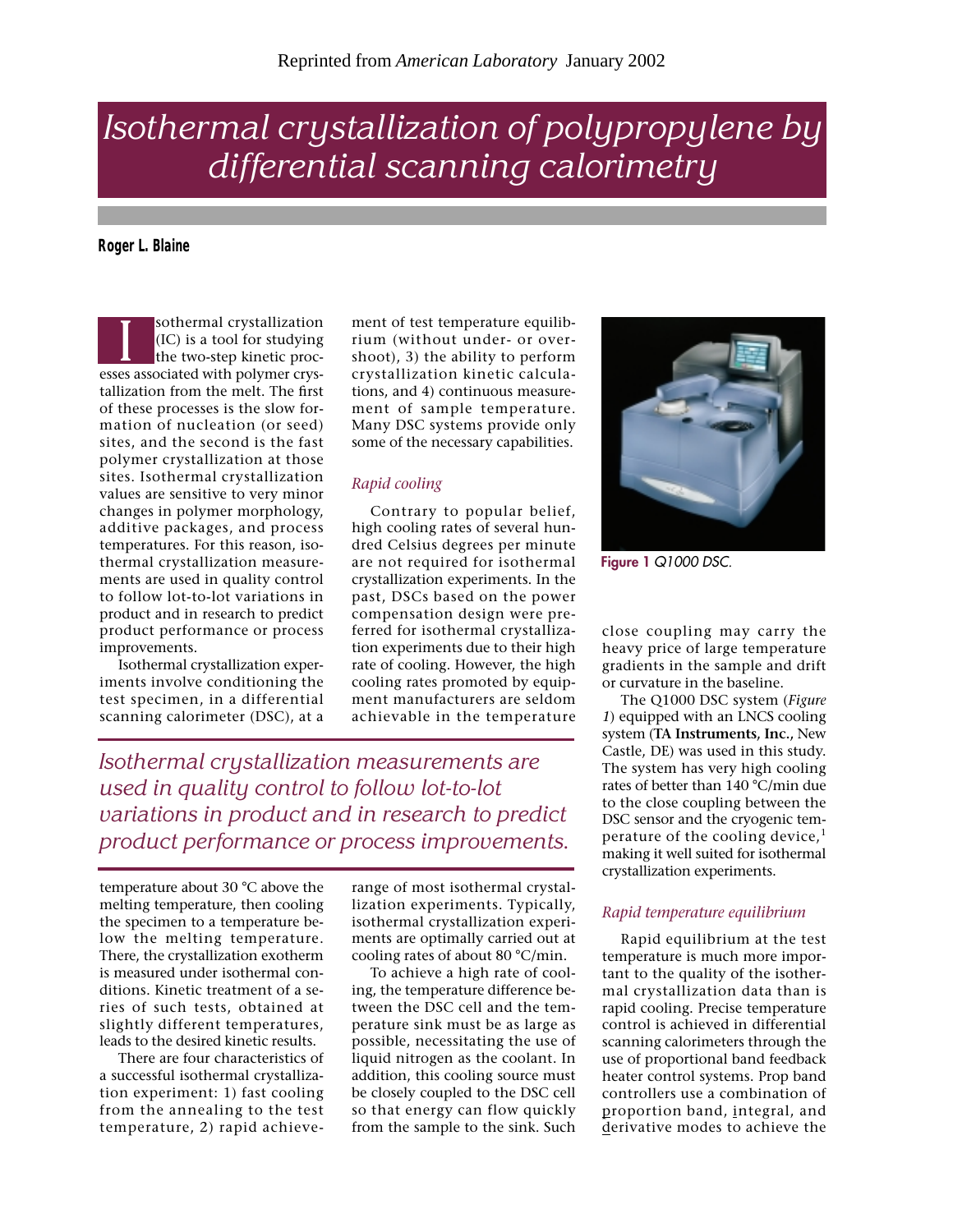

**Figure 2** *Rapid temperature stability with a tuned controller.*



**Figure 3** *Isothermal crystallization of polypropylene.*

desired control. The optimum PID values depend on a wide variety of experimental conditions, including the responsiveness of the system, the presence of any time lags, the load on the system, and the desired rate of change.

Historically, DSCs were designed using a single set of PID conditions optimized for a linear temperature ramp at 10 to 20 °C/min. As it turns out, the PID settings required for a high cooling rate and those for tightly controlled isothermal temperature conditions are quite different from each other. They are different from those required for a linear ramp and are mutually exclusive. These two extremes of temperature control (rapid cooling and tight temperature control) may not be satisfied with the

same set of PID values. Inappropriate PID values cause the sample temperature to over- or undershoot the programmed test temperature during the transition from rapid cooling to isothermal temperature conditions, a highly undesirable situation.

To overcome this temperature control challenge, modern differential scanning calorimeters, such as the Q series DSCs, have operator-settable PID values as a method segment. The operator is thus able to tune the controller for each method segment, whether it is a linear ramp, ballistic temperature change, or isotherm temperature operation. For example, *Figure 2* shows the temperature profile for a system tuned for isothermal crystallization experiments. Here, a ballistic cooling profile with a rate of 125 °C/min achieves the isotherm test temperature within a 20-sec period with no over- or undershoot.

#### *Polypropylene example*

There is no more difficult sample upon which to perform isothermal crystallization than polypropylene (PP). Because of its very fast crystallization and very high activation energy, PP may serve as a performance standard to explore isothermal crystallization capabilities. Success achieved with PP ensures success for virtually all other polymers to be tested. *Figure 3* shows a family of isothermal crystallization thermal curves for a polypropylene reference material in which the same test specimen is evaluated at a series of closely spaced temperature intervals.

For qualitative IC comparisons, the elapsed time is measured from the establishment of the isothermal test temperature to the peak of the crystallization exotherm. Figure 3 shows that the shape of the crystallization exotherm for PP ranges from a high, narrow peak with an elapsed time of less than 1 min to a low, broad peak of more than 4 min, all within a few